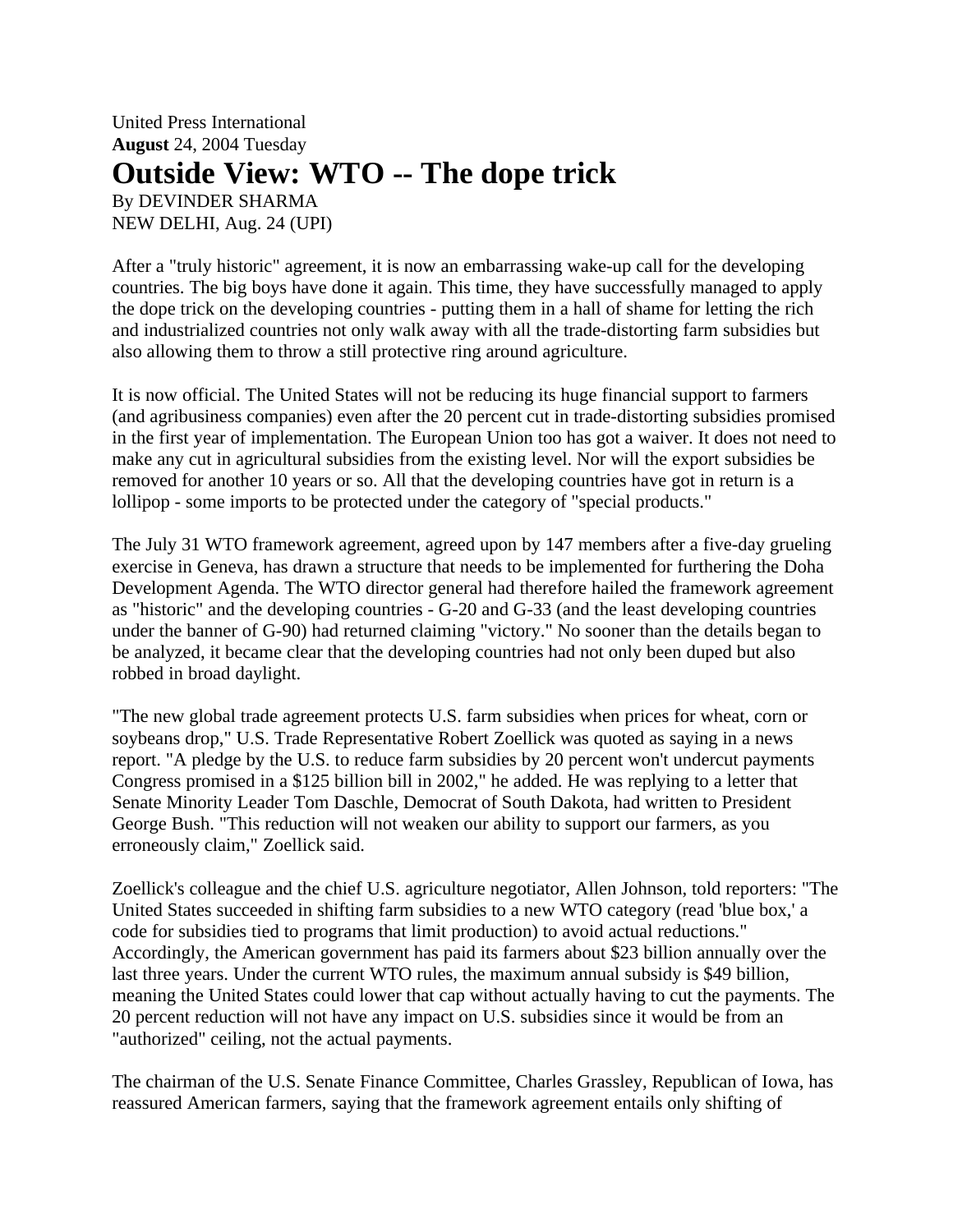subsidies of the "amber box" of trade-distorting supports to the "blue box" of subsidies that are decoupled from production and are considered less trade-distorting.

No wonder the WTO framework has been welcomed by 53 American groups and companies, including Monsanto. As a result, U.S. President George Bush does not face any political embarrassment from the powerful farmers' lobby in the run-up for the presidential election slated for November.

While the framework provides a cushion to the U.S./EU to raise farm subsidies from the existing level, it has for the first time turned the tables shrewdly against the developing countries. Except for supporting the resource-poor farmers, developing countries too will have to reduce their subsidies. Interestingly, developing countries are being asked to cut domestic support for agriculture at a time when a majority of the 3 billion farmers in the majority world earn less than half of what a European or American cow gets as subsidy - \$3 a day. It is also widely accepted that developing countries do not have the means to provide direct farm support to farmers. It is therefore not only amazing but also shocking beyond belief to see the way the developing country negotiators goofed up.

If you read the draft carefully, it becomes obvious that the first installment of a cut in subsidies by 20 percent is not based on the present level of subsidies but on a much higher level that has been now authorized based on the three components -- the final bound total AMS, plus permitted de minimis, plus the Blue Box. For the EU, this should come to 101.6 billion euros, and after applying the first cut, the subsidies that can be retained will be 81.3 billion euros. I had earlier worked out the actual reduction that the EU will have to bring about, which in essence means it gets a leverage to further increase the subsidies.

The sigh of relief being expressed over the elimination of export subsidies is also likely to be brief. Export subsidies have always been considered to be trade distorting, and except for the talk of reducing these, no definite time schedule had ever been spelled out.

The July 31 framework also reiterates the same old position without making any definite commitment. French Agriculture Minister Herve Gaymard has made this abundantly clear when he informed the media that it would not be before 2015 or 2017 when export subsidies are completely eliminated. By the time these subsidies are actually removed, developing countries would have become an open dump for the cheap and highly subsidized agricultural imports, thereby destroying millions of livelihoods and further marginalizing the farming communities.

The framework also provides more protection measures for the rich and industrialized countries. Special and differential treatment, special safeguard measures and on top of it the provision for designating some of the key products under the category of "sensitive" products makes the domestic market security more solid. Jim Grueff, assistant deputy administrator for trade policy in the U.S. Department of Agriculture, has already assured the American Sugar Alliance that the United States is "very likely" to designate sugar as a "sensitive" product. Despite an interim WTO ruling against the European Union for subsidizing its sugar producers at levels far in excess of what the EU had committed to provide as part of the Uruguay Round, the EU too is likely to follow the same path. This makes a mockery of the ruling handed in a petition filed by